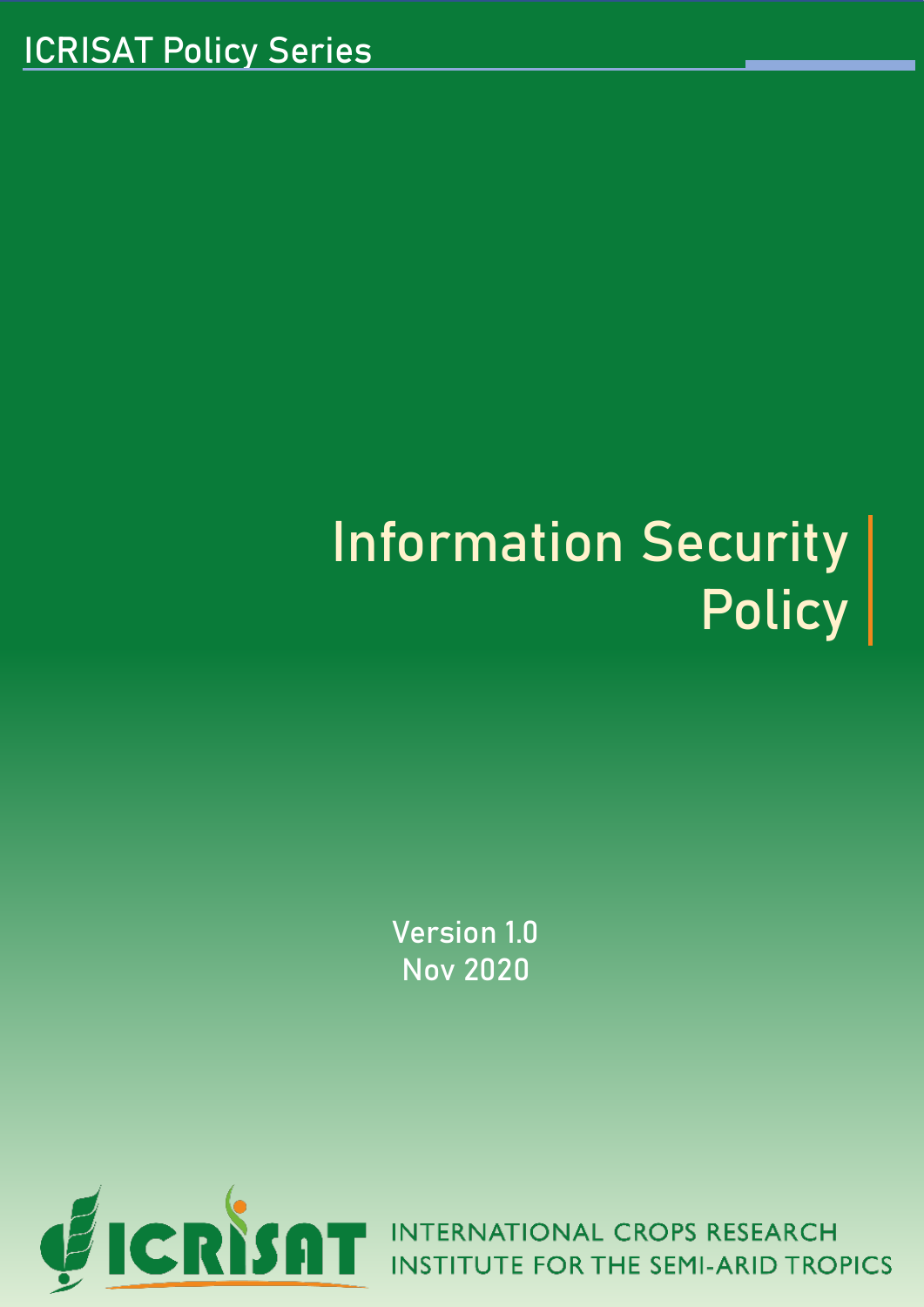

# **Table of Contents**

| 1.    |                                                                                         |
|-------|-----------------------------------------------------------------------------------------|
| 2.    |                                                                                         |
| 2.1.  |                                                                                         |
| 2.2.  |                                                                                         |
| 2.3.  |                                                                                         |
| 2.4.  |                                                                                         |
| 2.5.  |                                                                                         |
| 3.    |                                                                                         |
| 3.1.  |                                                                                         |
| 3.2.  |                                                                                         |
| 3.3.  | Information classification and privacy (including Personally Identifiable Information)6 |
| 3.4.  |                                                                                         |
| 3.5.  |                                                                                         |
| 3.6.  |                                                                                         |
| 3.7.  |                                                                                         |
| 3.8.  |                                                                                         |
| 3.9.  |                                                                                         |
| 3.10. |                                                                                         |
| 3.11. |                                                                                         |
|       |                                                                                         |
| 4.    |                                                                                         |
| 4.1.  |                                                                                         |
| 4.2.  |                                                                                         |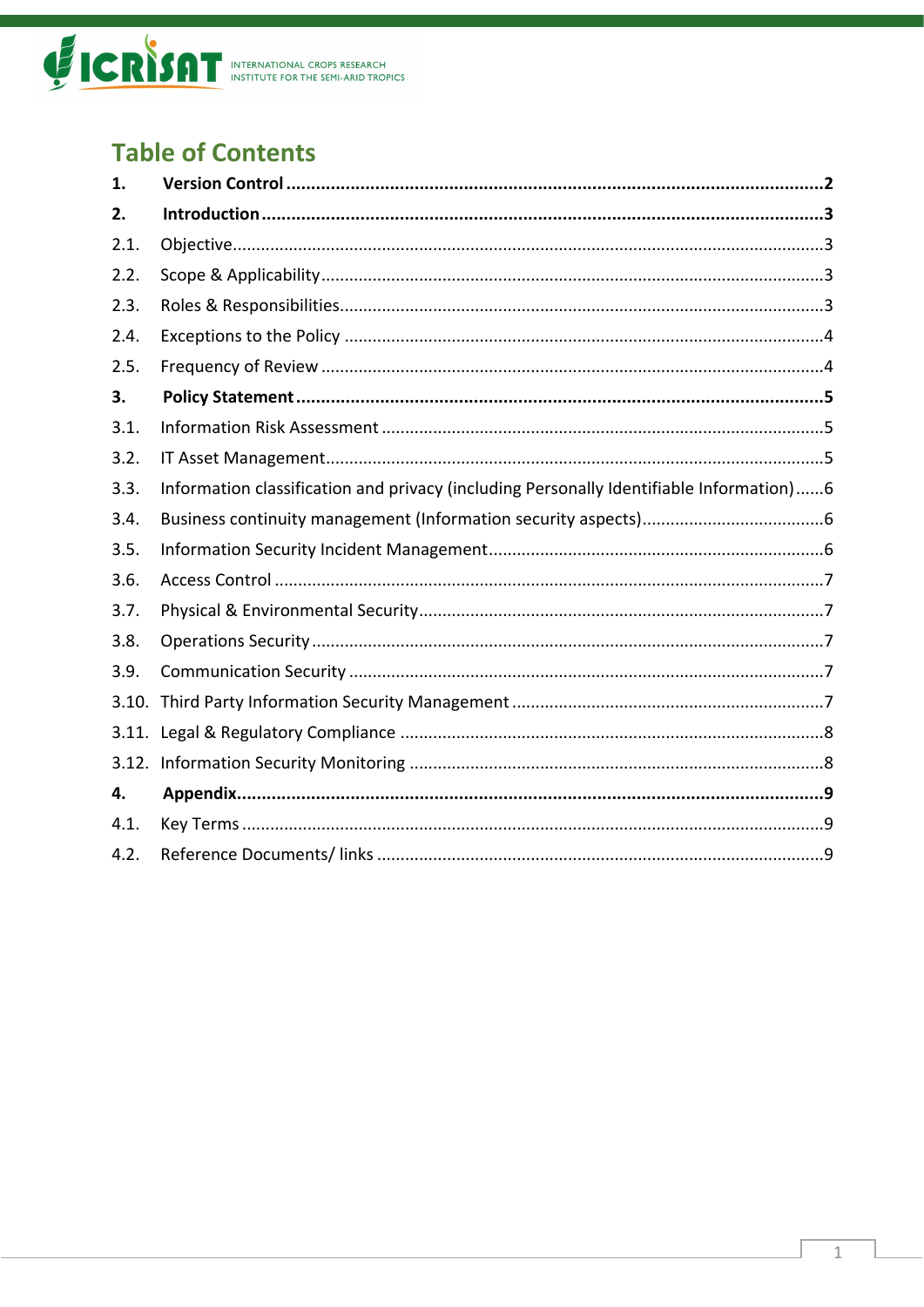

# <span id="page-2-0"></span>**1. Version Control**

#### **Policy Formulation:**

| <b>Policy Category:</b>         | Governance      |
|---------------------------------|-----------------|
| <b>Policy Formulation date:</b> | September 2020  |
| <b>Policy Approved by:</b>      | Governing Board |
| <b>Policy Approval date:</b>    | 1 Oct 2020      |
| <b>Policy Roll-out date:</b>    | 1 Nov 2020      |
| <b>Policy Version:</b>          | 1.0             |
| <b>Policy Owner:</b>            | <b>Head ISU</b> |

#### **Policy Amendments:**

| Date | Version | Changes made by | Changes approved by | Description of change |
|------|---------|-----------------|---------------------|-----------------------|
|      |         |                 |                     |                       |
|      |         |                 |                     |                       |

The Institute reserves the right to amend, suspend or rescind this policy at any time. While, the Institute has made best efforts to define detailed procedures for implementation of this policy, there may be occasions when certain matters are not addressed or there may be lack of clarity in the procedures. Such difficulties or lack of clarity will be resolved in line with the broad intent of the policy, by the Director General or Governing Board Chair (on case to case basis). The Institute may also establish further rules and procedures, from time to time, to give effect to the intent of this policy and further the objective of good corporate governance.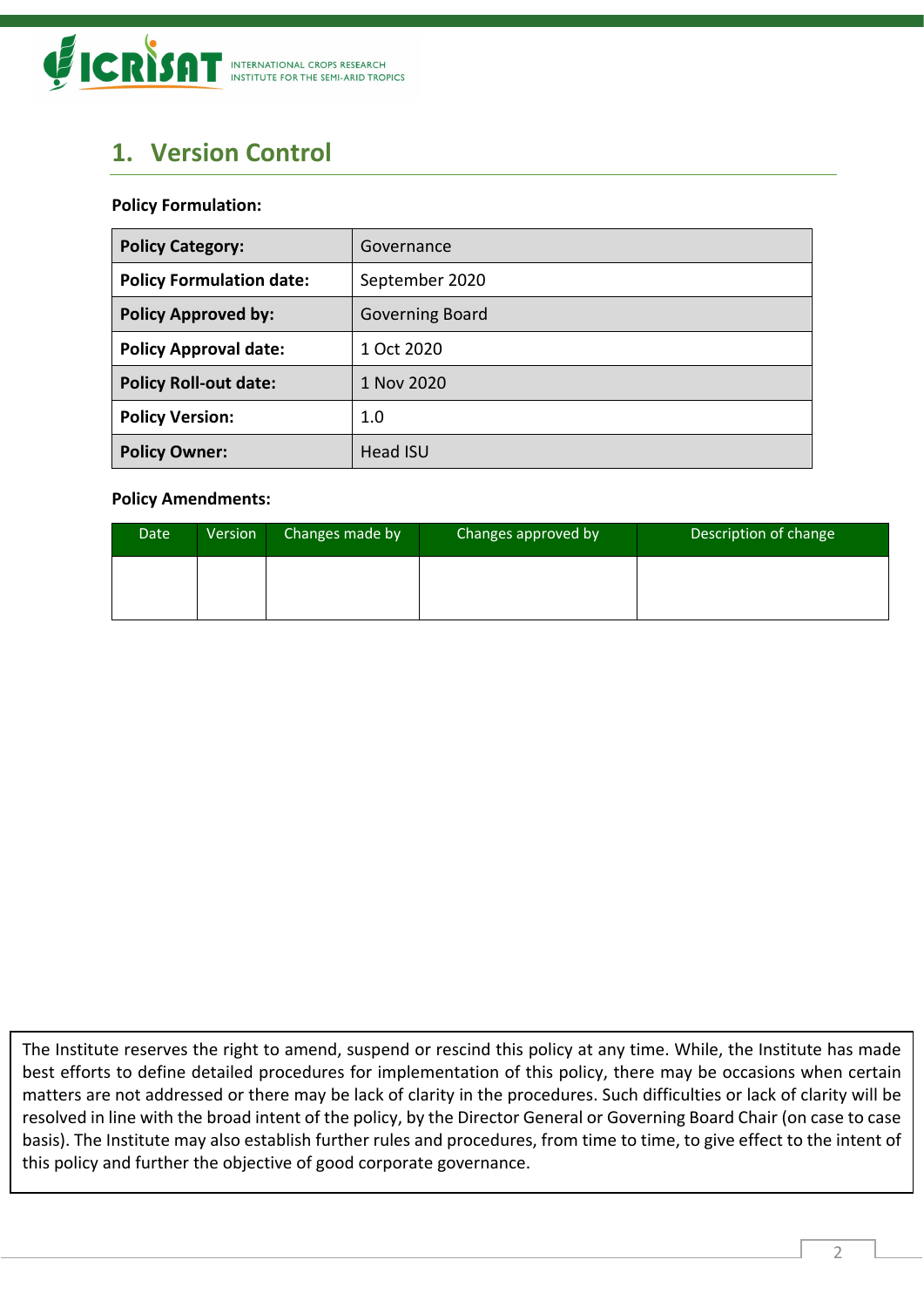

# <span id="page-3-0"></span>**2. Introduction**

The Information Security Policy ("Policy") sets forth the principles for information security management reinforcing the Institute's focus on delivering consistent, secure and timely IT Services to ICRISAT ("Institute") users. It also describes the Institute's framework to manage information security risks, ensuring compliance with applicable laws and ICRISAT's policies, procedures, and guidelines.

## <span id="page-3-1"></span>**2.1. Objective**

The objectives of this Policy are as follows:

- To define general principles for information security management, ensuring high standards of confidentiality, integrity and availability
- To outline a framework where ICRISAT, with each user's cooperation, is able to protect the IT environment at the Institute and effectively manage external and internal risks applicable to the Institute's IT systems and/ or associated assets
- To define broad roles & responsibilities of users and the Information Services Unit (ISU) with regard to information security management at the Institute
- To set the Institute's expectations for the delivery of consistently high-quality IT services based on user requirements
- To outline the related policies, procedures and guidelines which complement this Policy and are expected to aid the ISU and users in effective implementation of the framework defined in this Policy

# <span id="page-3-2"></span>**2.2. Scope & Applicability**

- a) This Policy is applicable to all members of Institute's workforce. This applicability does not depend on the physical work location of the member and extends beyond ICRISAT's premises where they may potentially have access to the Institute's information systems and associated assets.
- b) This Policy covers the security of information systems and data networks owned or used by ICRISAT as well as the information that is stored, transmitted or processed by those systems.

# <span id="page-3-3"></span>**2.3. Roles & Responsibilities**

- a) The Information Services Unit shall be responsible for:
	- IT security management within the institute, acting as a central point of contact for IT security for both the workforce and external parties who are provided access to ICRISAT's information system and associated assets
	- Implementing controls and monitoring compliance under this Policy and related policies, procedures and guidelines
	- Monitoring and responding to potential and/or actual IT security incidents
	- Ensuring that the Institute's workforce member is aware of his/her responsibilities related to IT system, IT assets, and information security management at ICRISAT
- b) All members of the workforce are responsible for adherence to the provisions of this Policy and all related policies, procedures and guidelines, and must report any incident of misuse or abuse of information systems and associated assets of which they become aware as described in the relevant procedures formulated to support this Policy.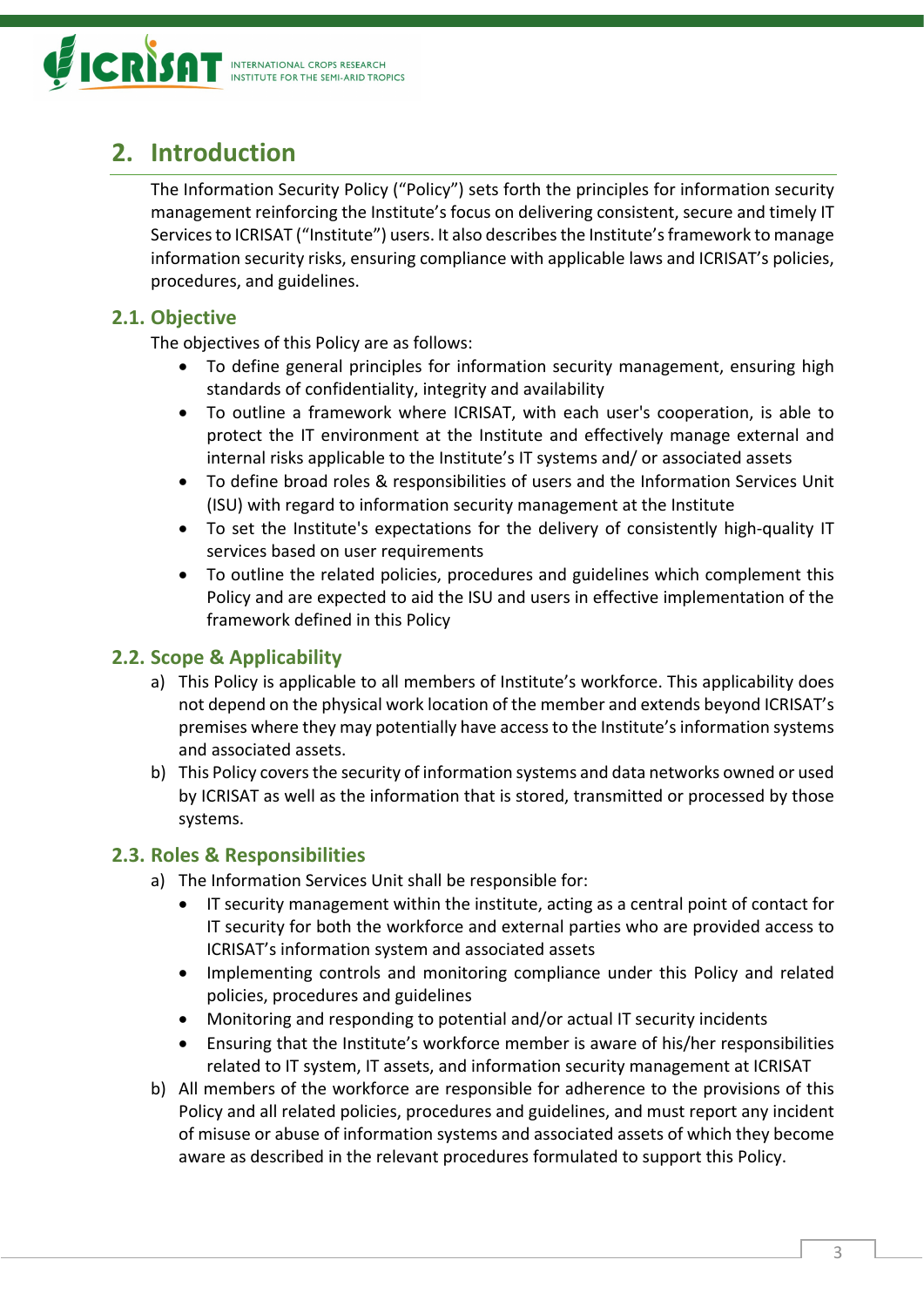

c) All external organizations which are provided access to the Institute's data or information systems must ensure compliance with the applicable Information Security policies, procedures and guidelines of the Institute

### <span id="page-4-0"></span>**2.4. Exceptions to the Policy**

Any exception to this Policy shall require an approval from the Director General of the Institute and a post facto ratification shall also be obtained from the Governing Board at the next Board meeting. Any exceptions involving the Director General shall be approved by the Governing Board. The Policy Owner shall be informed of these exceptions and a record shall be maintained for monitoring purposes.

#### <span id="page-4-1"></span>**2.5. Frequency of Review**

This policy shall be reviewed by the Policy Owner at least once in every 24 month period from the date of implementation or from the date of last review or earlier as directed by the Policy Council.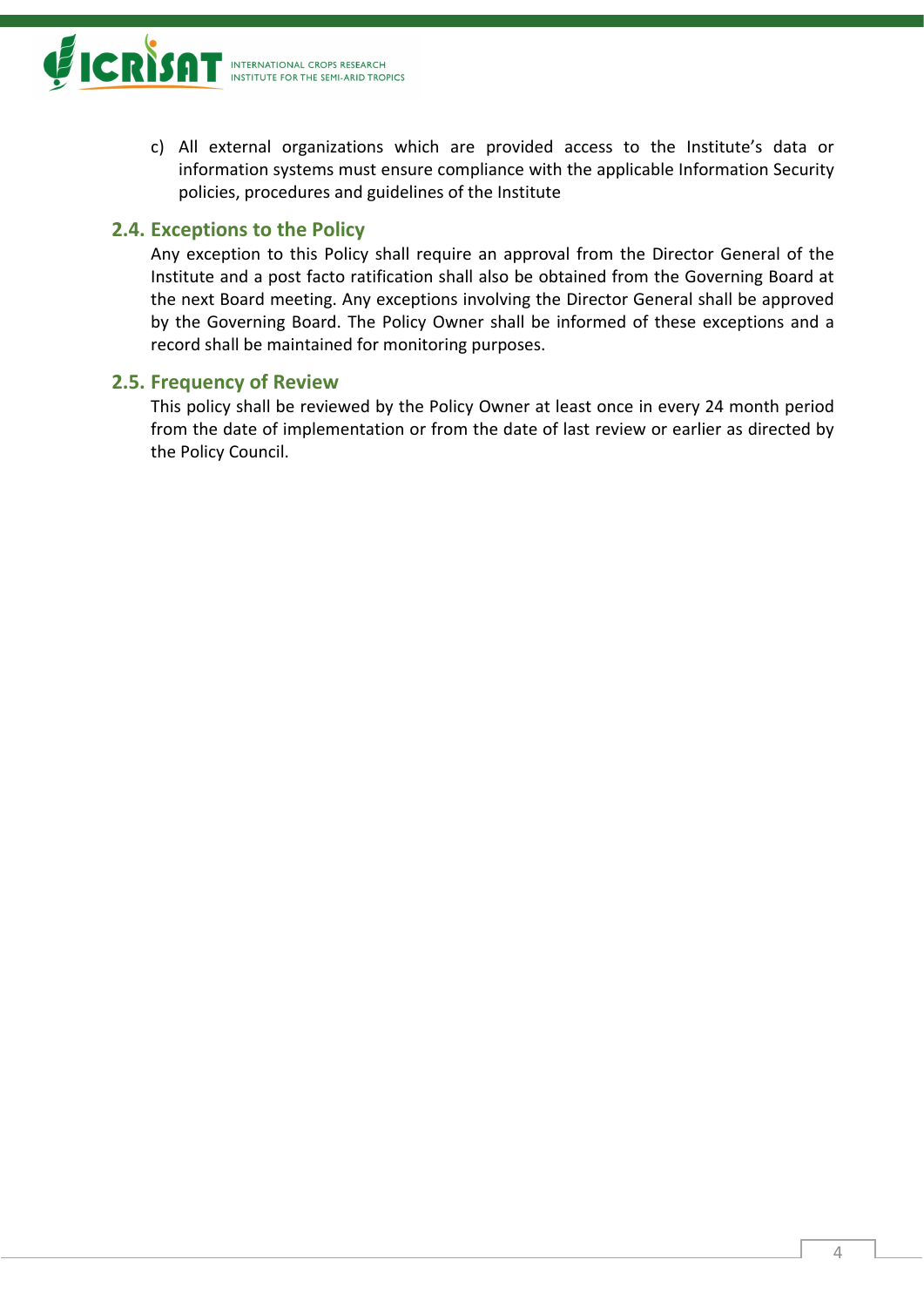

# <span id="page-5-0"></span>**3. Policy Statement**

ICRISAT's Information Security Framework is based on 12 pillars which form the foundation for effective IT governance at ICRISAT. Each of these pillars has a separate set of policies, procedures and/or guidelines, which when taken together form an integrated framework for information security at the Institute. The table below provides an overview of these components:



## <span id="page-5-1"></span>**3.1. Information Risk Assessment**

As part of the risk assessment exercise conducted at ICRISAT, the Institute deploys a riskbased approach to identify and understand the security risks and develop the risk mitigation plans; for which an appropriate risk assessment methodology must be selected and implemented to evaluate the operational impact and perform a threat and vulnerability analysis of all critical information technology assets (data, systems and processes) at the Institute.

In addition to the overall risk assessment exercise which incorporates all applicable risks at ICRISAT, periodic information risk assessments should be performed by the Information Services Unit (ISU) for critical IT processes, IT applications, information systems and networks at ICRISAT.

#### <span id="page-5-2"></span>**3.2. IT Asset Management**

The Institute recognizes that its ability to safeguard IT assets (hardware and software) depends on robust IT asset management. The institute is committed to establish a structure for efficient and effective administration of its IT assets not limited to but encompassing the following:

- Maintaining the inventory of assets
- Issuance and re-issuance of assets
- Ownership and control of assets
- Defining lists of approved assets to be bought under IT asset class
- Acceptable use of assets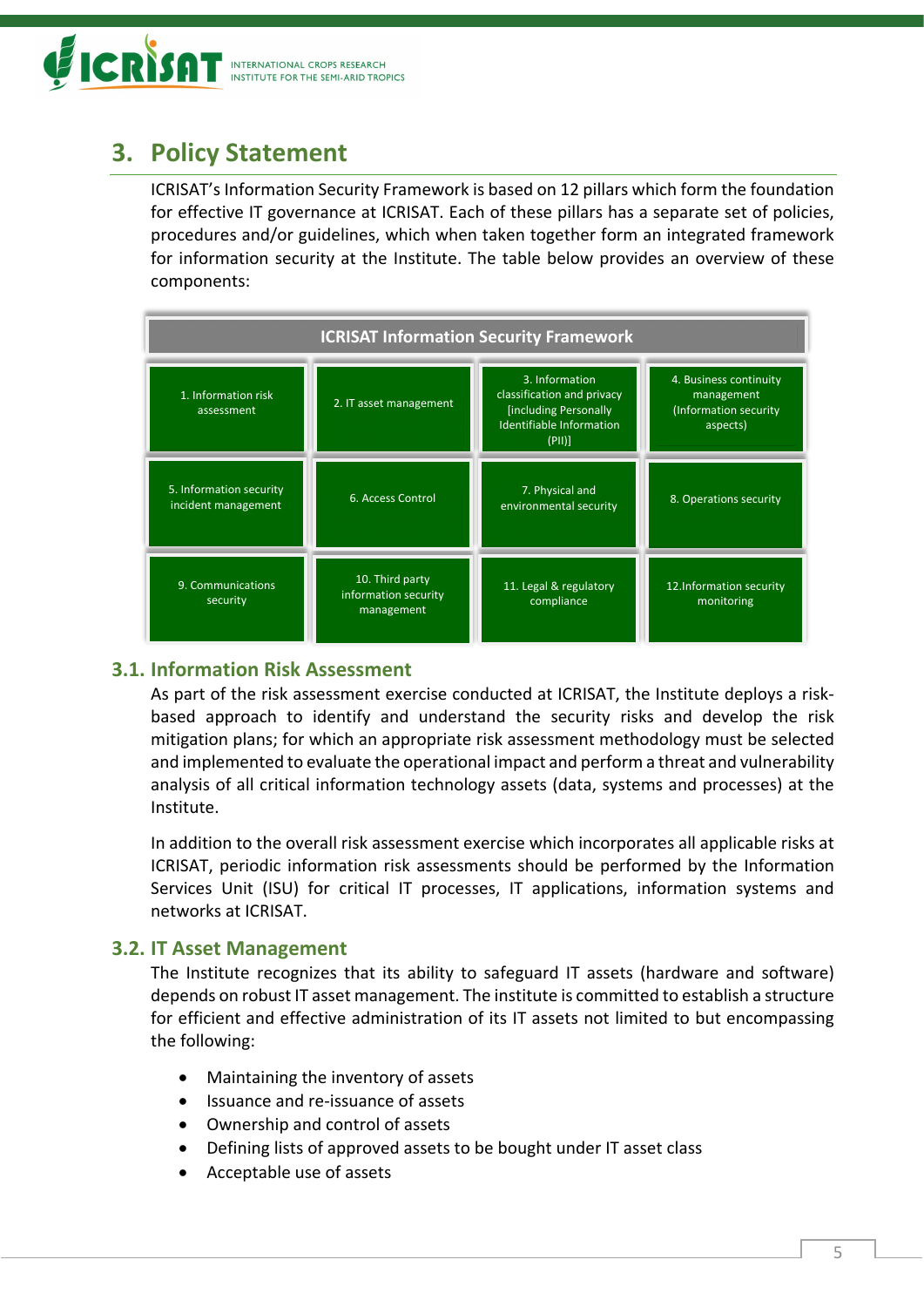

- Actions to be taken against any misuse or unauthorized use of assets
- Return and disposal of assets
- Loss or damage to assets

# <span id="page-6-0"></span>**3.3. Information classification and privacy (including Personally Identifiable Information)**

ICRISAT recognizes information collated and generated through the Institute's operations as a critical asset. Protecting these information assets is a key enabler to support high standards of IT governance at the Institute.

An information classification scheme is established by ICRISAT that applies throughout the Institute. The scheme takes into consideration the confidentiality of each piece of information, to determine the level of protection that should be applied to particular types of information, thereby reducing the likelihood of unauthorized disclosure or use of classified information.

Specifically, to manage information classified as Personally Identifiable Information (PII) through appropriate control mechanisms, the Institute has developed procedures based on the following principles:

- Collect personal data only if permitted by applicable law and after providing clear notice to the individual
- Specify the purpose for which personal data is being collected and use it for that purpose only
- Minimize the collection of personal data as needed for specified purpose
- Limit storage of personal data no longer than needed and have clear guidelines on personal data which needs to be collected across various functions/ processes
- Take safeguards to protect personal data against misuse or unauthorized use or disclosure

#### <span id="page-6-1"></span>**3.4. Business continuity management (Information security aspects)**

The Institute is cognizant of the significance of information security continuity and aims to embed it as part of ICRISAT's Business Continuity Management (BCM) framework as outlined in the Business Continuity Management Policy. The key information security considerations for addressing BCM related risks at the Institute include:

- Planning information security continuity
- Implementing information security continuity
- Verifying, reviewing and evaluating information system continuity mechanisms
- Availability of adequate information processing facilities in the event of any disruption to the normal course of operations at the Institute

#### <span id="page-6-2"></span>**3.5. Information Security Incident Management**

The Institute recognizes incident management as an important lever to respond to an unplanned event or service interruption and restore the affected IT services to their operational state. The Institute's *'Security Incident Management Procedure'* outlines the framework for detection, reporting and responding to security incidents.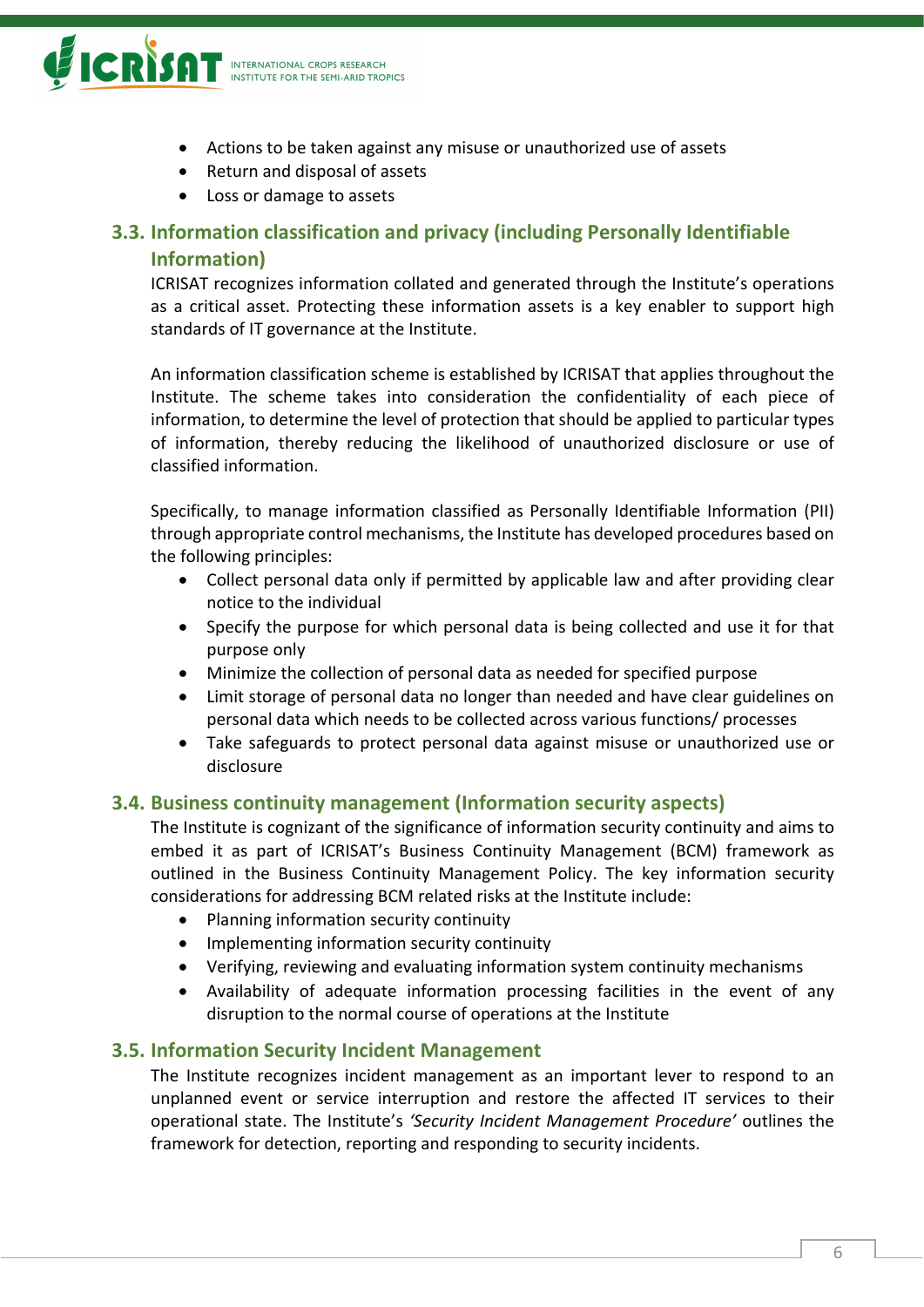

# <span id="page-7-0"></span>**3.6. Access Control**

An integral part of maintaining high standards of information security governance at the Institute is to limit access to information processing systems/applications. The Institute has established access control rules, rights and restrictions to address information security risks and manage these within ICRISAT's risk appetite.

The key principles for access rights management at the Institute include:

- Security requirements of information systems/ applications should align with the information security framework defined at ICRISAT
- The Institute should clarify who needs to access and use the information residing within systems/ applications at ICRISAT
- Management of the access rights and privileged access rights including provisioning of access rights, maintaining the integrity of super users/ administrators controls, decommissioning access and performing periodic reviews of the access rights, audit logs across systems/ applications

## <span id="page-7-1"></span>**3.7. Physical & Environmental Security**

Physical and environmental security is the foundation of protecting the Institute from loss of connectivity and availability of computer and digital processing facilities caused by events including but not limited to theft, fire, flood, intentional destruction, unintentional damage, mechanical equipment failure, and power failures. Physical and environmental security measures institutionalized by ICRISAT should at all times be sufficient to deal with foreseeable threats and should be reviewed on a periodic basis for their effectiveness.

#### <span id="page-7-2"></span>**3.8. Operations Security**

Operations security is a multi-faceted component of the information security framework of the Institute. The sub-components which should function cohesively to facilitate operations security at the Institute include:

- IT change management
- Software acquisition, development, licensing and maintenance
- Anti-virus/ malware protection
- Mobile and computing device security
- Back-up and restoration procedures

#### <span id="page-7-3"></span>**3.9. Communication Security**

It is an obligation of the Institute to protect the integrity of its networks and the supporting information processing facilities as well as to maintain the safety, security and privileges of information transferred within the Institute and with any external parties.

#### <span id="page-7-4"></span>**3.10. Third Party Information Security Management**

To maintain an agreed level of information security and curb the risk exposure within the risk appetite defined by the Institute, the Institute has developed an *'Information Security Policy for Third Party Relationships'.* The key aspects relevant to third party relationship management for ICRISAT are summarized below:

• Information security requirements for mitigating the risks associated with third party's access to the Institute's assets should be agreed and documented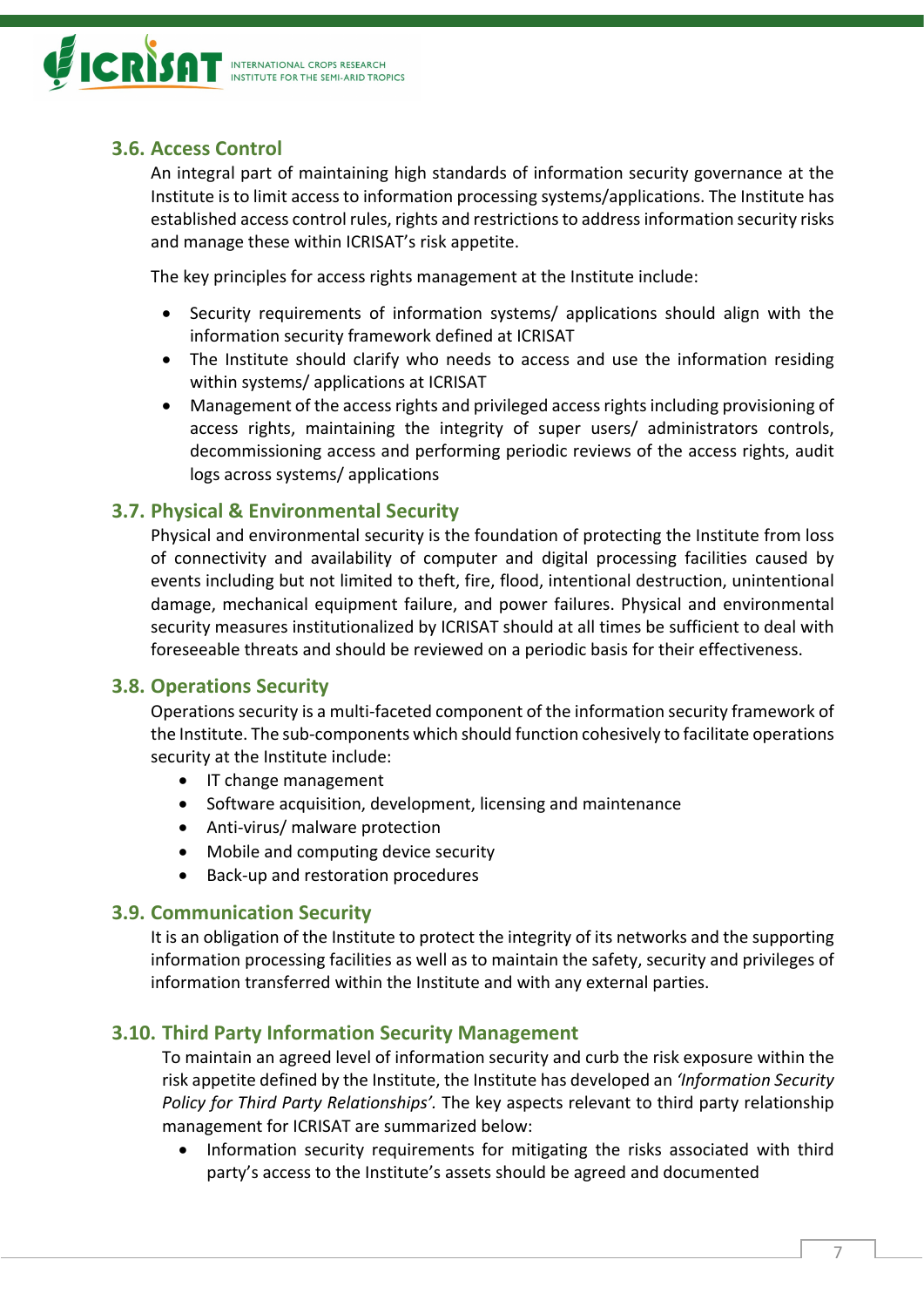

- All relevant information security requirements should be established and agreed with each third party that may access, process, store, communicate, or provide IT infrastructure components for the Institute's information
- Regular monitoring, review and audit of third-party service delivery
- Changes to the provision of services by third party, including maintaining and improving existing information security policies, procedures and controls, should be managed, taking account of the criticality of information, systems and processes involved

## <span id="page-8-0"></span>**3.11. Legal & Regulatory Compliance**

Legal and regulatory compliances affecting information security should be identified, documented and given due consideration in decisions taken at the Institute (both strategic and operational). Further, a review of compliance with legal and regulatory requirements that affect information security should be performed on a period basis and as and when new legislations or regulatory requirements come into effect.

#### <span id="page-8-1"></span>**3.12. Information Security Monitoring**

- a) Appropriate security metrics and monitoring parameters must be developed and monitored on a periodic basis to ensure that the information security posture of the Institute is reviewed, and corrective action is taken, where necessary.
- b) The information security status of IT processes, IT applications, information systems and networks at ICRISAT should be subject to thorough independent and periodic security audits to ensure that security controls have been implemented effectively and to provide the owners of targeted environments with an independent assessment of the security status of their respective environments. Such audits should be conducted at least on an annual basis.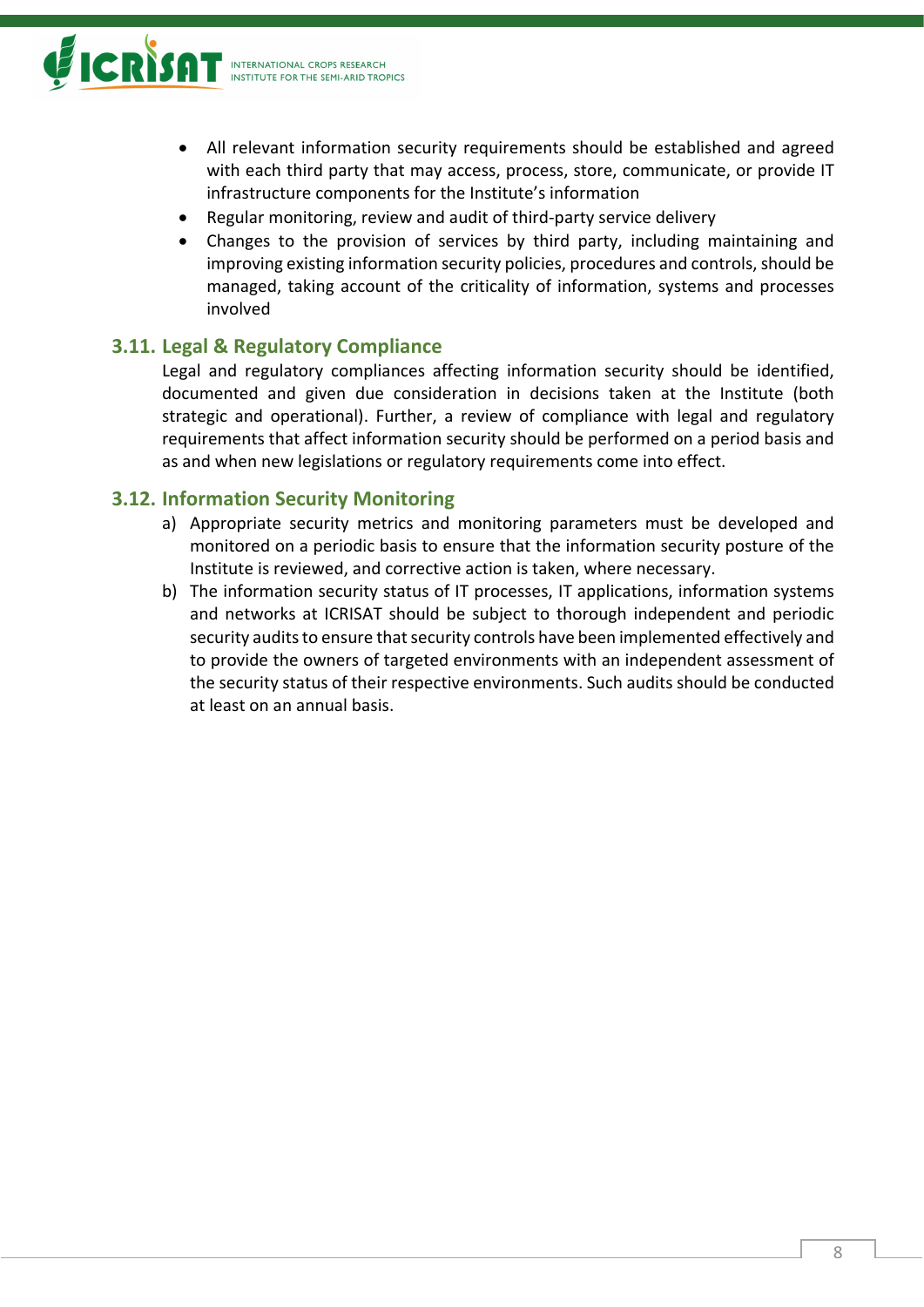

# <span id="page-9-0"></span>**4. Appendix**

# <span id="page-9-1"></span>**4.1. Key Terms**

| Term                           | <b>Definition</b>                                                                                                                                                                                                                                                               |
|--------------------------------|---------------------------------------------------------------------------------------------------------------------------------------------------------------------------------------------------------------------------------------------------------------------------------|
| <b>Business</b><br>continuity  | Business continuity refers to risk management processes and procedures<br>that aim to prevent interruptions to mission-critical services and re-<br>establish or restore operations at the organization. This encompasses<br>aspects related to information security continuity |
| <b>IT incident</b>             | An unplanned interruption to an IT service or reduction in the quality of an<br>IT service                                                                                                                                                                                      |
| <b>Information</b><br>security | Information security within the context of this policy refers to the<br>preservation of confidentiality, integrity and availability of information<br>assets at the Institute                                                                                                   |
| Personally                     | Personally identifiable information, or PII is any data that could potentially                                                                                                                                                                                                  |
| <b>Identifiable</b>            | be used to identify a particular person. Examples include a full name, Social                                                                                                                                                                                                   |
| <b>Information</b>             | Security number, driver's license number, bank account number, passport                                                                                                                                                                                                         |
| (PII)                          | number and email address                                                                                                                                                                                                                                                        |
| <b>Targeted</b>                | Refer to critical IT processes, IT applications, information systems and                                                                                                                                                                                                        |
| environments                   | networks at the Institute                                                                                                                                                                                                                                                       |

# <span id="page-9-2"></span>**4.2. Reference Documents/ links**

| <b>Information Security</b><br>Component                  | Reference documents                                    |
|-----------------------------------------------------------|--------------------------------------------------------|
|                                                           | IT asset management policy                             |
| IT asset management                                       | IT acceptable use policy                               |
| <b>Information classification</b>                         | Information classification and data privacy guidelines |
| and privacy [including]                                   | Data management procedures (research data)             |
| <b>Personally Identifiable</b>                            | Data Management procedures (non-research data)         |
| Information (PII)]                                        | PII management procedures                              |
| <b>Business continuity</b>                                | Business continuity management policy                  |
| management (Information<br>security aspects)              | Location specific BCM plans                            |
| <b>Information Security</b><br><b>Incident Management</b> | Information security incident management procedures    |
| <b>Access Control</b>                                     | Access control procedures                              |
| <b>Physical &amp; Environmental</b><br><b>Security</b>    | Workstation security guidelines                        |
|                                                           | Software acquisition, development and maintenance      |
| <b>Operations Security</b>                                | procedures                                             |
|                                                           | Change management guidelines                           |
|                                                           | Back-up & recovery procedures                          |